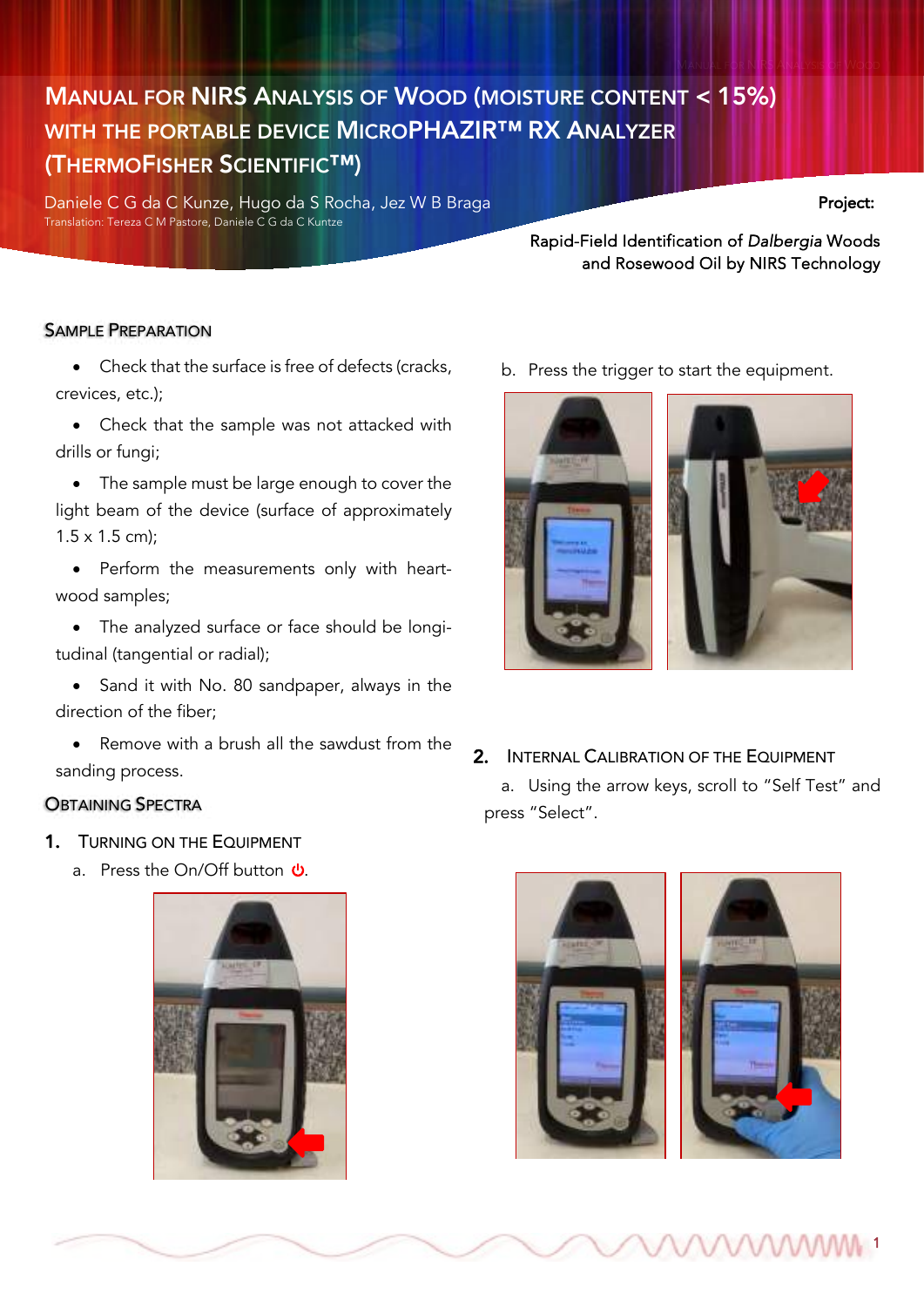MANUAL FOR NIRS ANALYSIS OF WOOD

b. Select the "Start Scan" option, wait for the equipment lamp to warm up and the self-test to be performed.



c. The message of "Pass" should be displayed at the end of the test. If the message is "Fail", check the battery level of the equipment or contact maintenance service.



d. Select the option "Return to Main Screen".

# 3. SELECTION OF METHOD AND BATCH FOR SPECTRA **ACQUISITION**

a. In the main menu, select the option "Tools" and then "Acquire Signatures".



b. Click on the "Method" option and select a method already saved in the device or create a new one in "New".



c. Repeat the procedure for batch selection through the "Batch" option.



d. To start the spectra acquisition, select the option "Continue to Start Run".

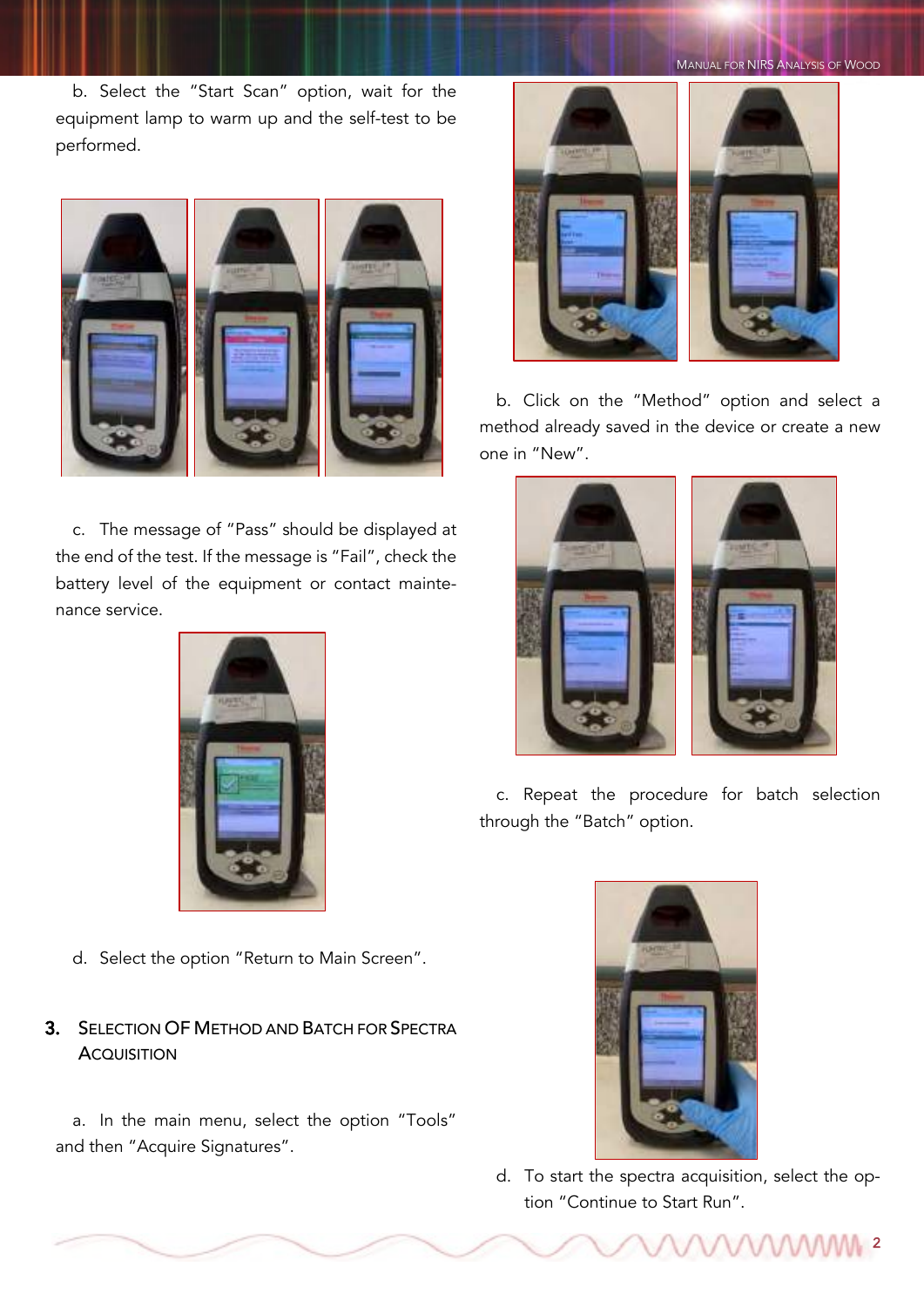MANUAL FOR NIRS ANALYSIS OF WOOD



# 4. SPECTRA ACQUISITION

a. Position the sample in a way that it completely covers the output of the radiation beam (do not cover the sample with your hand) and press "Select" or pull the trigger of the equipment. A warning that the lamp is being turned on will appear.



b. There will be a message that the background is being acquired and the spectrum of the first replicate will be acquired. If the spectrum is as expected, select "Select" to move on to the next one. If not, select "Esc" and repeat the reading.



c. Slightly change the position of the sample and press "Select" or press the trigger of the equipment to acquire the spectra of the next replicate. Again, if the spectrum presents any unwanted variation, select "Esc" and repeat the reading.



d. At the end of the spectra acquisition for all the replicates, the equipment will return to the acquisition menu. The name in the "Sample" section is automatically updated.



e. When finished with all samples, select the "Esc" option to return to the main menu.

VAAAAAAM 3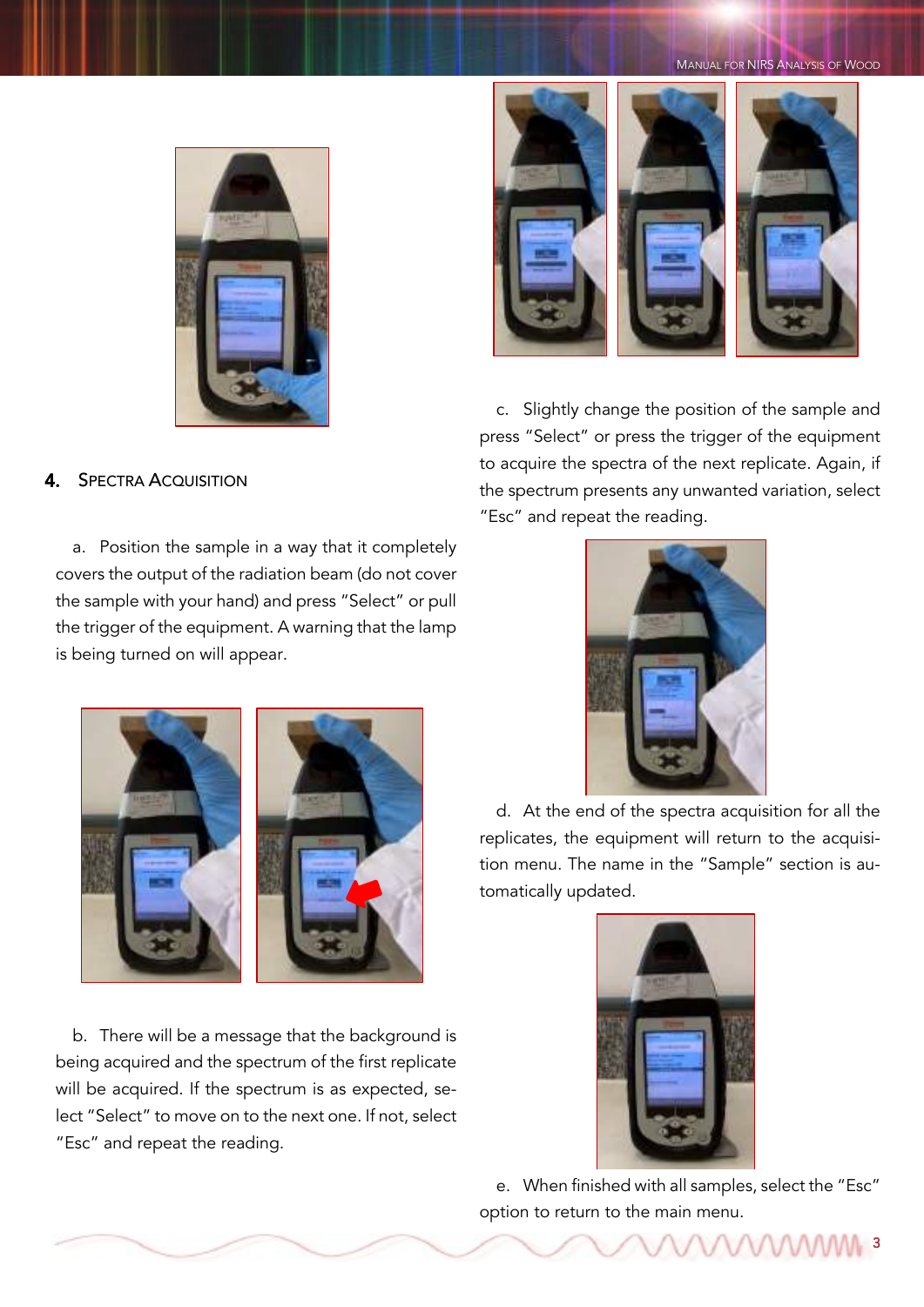5. TRANSFERRING THE SPECTRA TO THE COMPUTER

a. In the main menu, select the option "Sync (Send Data Across USB)".



b. A message will appear with the number of files to be transferred and a confirmation that the device is ready for transfer.



c. Only now connect the transfer cable to the device and the USB to the computer that has the device's Administrator program installed.



d. The computer should recognize the device and the transfer will be automatic.

**MAAMA** 

|        | A microPHAZIR has been detected, please wait while data                |  |
|--------|------------------------------------------------------------------------|--|
|        | is collected, and the device is updated.<br>인이가 부인 아까 있어요. 안 봐 정체에 뭐라. |  |
|        | Step 0 of 2                                                            |  |
| Shen O |                                                                        |  |
|        | Please do not unplug the microPHAZJR until instructed.                 |  |

The folder with the new files is named with the transfer date and will be in the path: This Computer > Local Disk  $(C:)>$  Thermo > Data > ARCHIVE

e. A message will appear stating that the transfer was successful and that it is safe to remove the cable from the computer and equipment.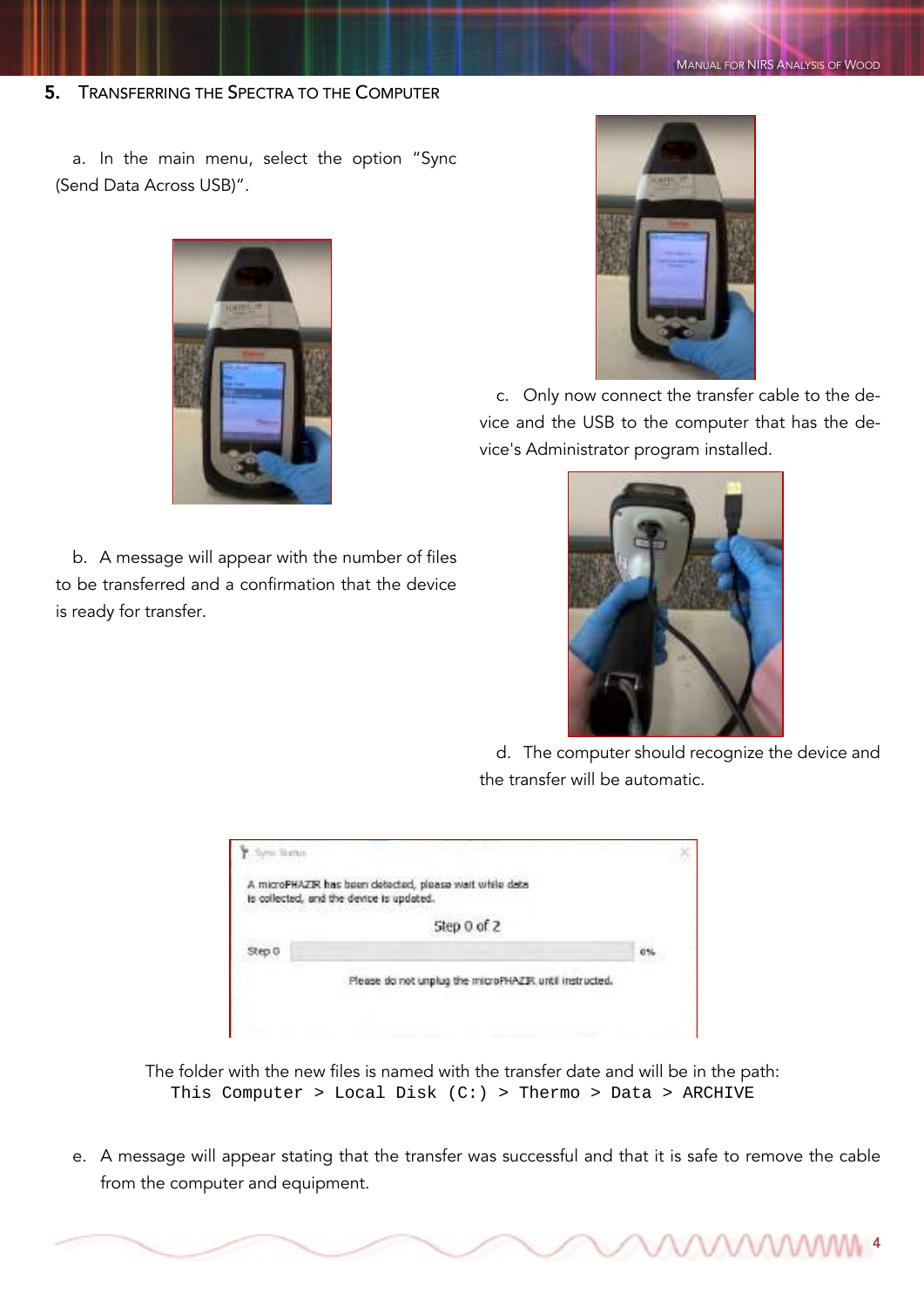WWW<sub>5</sub>

### 6. TURNING OFF THE EQUIPMENT

a. In the main menu, select the option "Logout" and confirm by selecting "Yes".



b. Press the On/Off button  $\Phi$  until the message of "Powering Down" appears. Wait until the screen goes out and the equipment is properly turned off.



- 7. CREATING THE MODEL
	- a. Open the program "Method Generator".



b. Click on "Model" and enable the advanced version of the program.

| The<br>Edit.                       | Model Halp                  |  | <b>DI AdoPet 16</b> |  |
|------------------------------------|-----------------------------|--|---------------------|--|
| <b>SEVIENSLIPERS</b>               | Model Val stress            |  |                     |  |
|                                    | Fieline Wavelenigtha        |  |                     |  |
| the water rest service and         | Plum Pho-Phocessings Macro- |  |                     |  |
| Select All                         | Flot CC Validation/Map      |  |                     |  |
| and the local<br><b>Renova Sal</b> | Frase Africa (FD Modeling   |  |                     |  |
|                                    |                             |  |                     |  |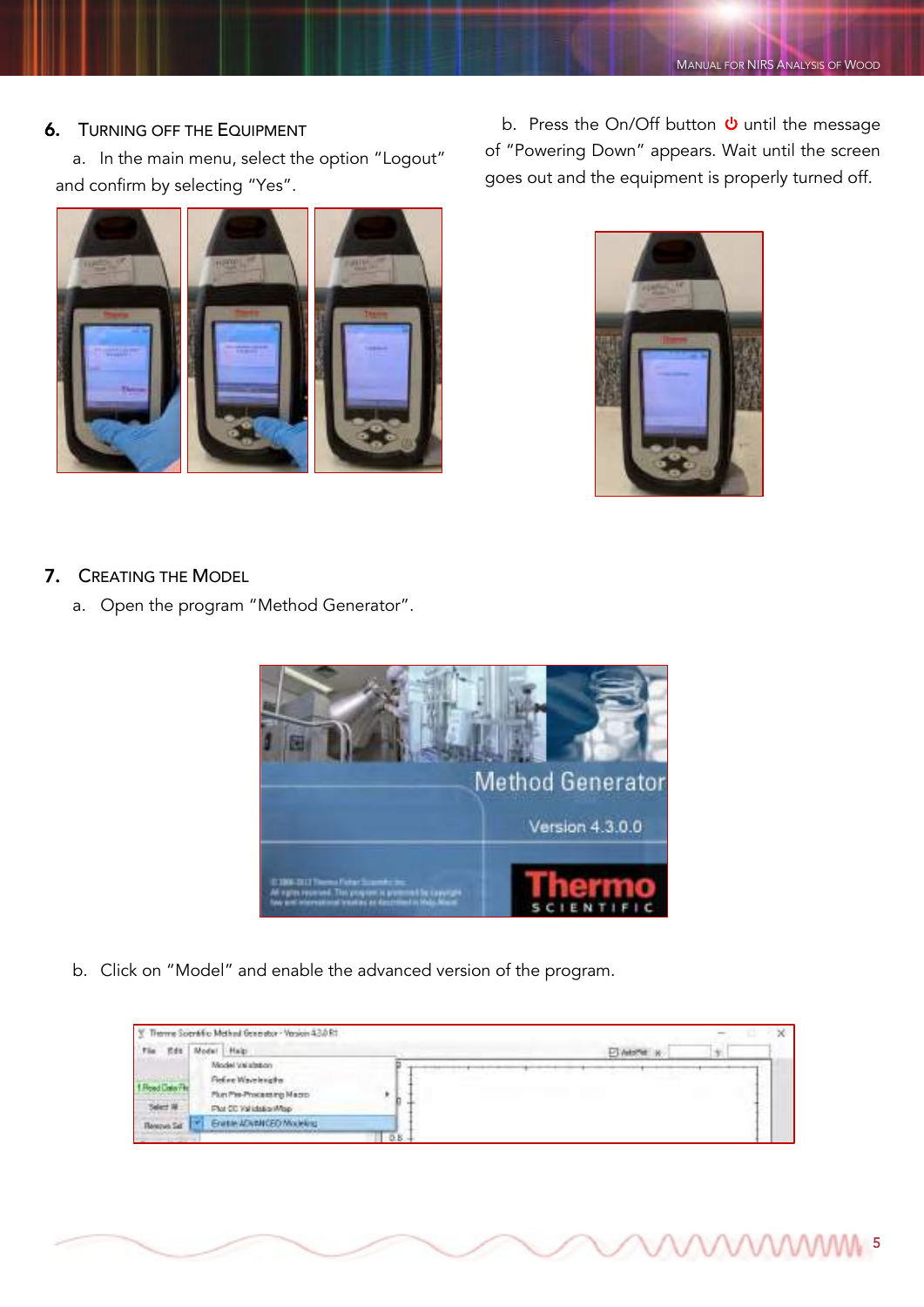c. Click on "Read Data File" and select the file containing the spectra of the samples selected for the model training stage.



d. Click on "Yes" to confirm that the file containing the MicroPHAZIR™ NIR spectra contains absorbance data.

| Data Type |                                |                                                              |  |
|-----------|--------------------------------|--------------------------------------------------------------|--|
|           |                                | Is data being loaded Log(1/R) or Absorbance? If no then R or |  |
|           |                                |                                                              |  |
|           | Transmittance will be assumed) |                                                              |  |

e. In some cases, there will be a message stating that time data is missing. That is not a problem, just click on "OK".

| <b>MISSING DATA</b> |  |
|---------------------|--|
| Missing Time data   |  |
| OK                  |  |

f. Make sure that only the data you are going to use has been loaded. If there are any samples that will not be used, select them and click on "Remove Sel".

| Edit Model<br>File: | Thermo Scientific: Method Generator - Version 4.3.0 R1<br>Help |                   |           |                                  |
|---------------------|----------------------------------------------------------------|-------------------|-----------|----------------------------------|
| 1. Read Data File   | Method                                                         | Scan              | 1 Visible | Time / Date<br>٨                 |
| Select AV           | 65 OF 13<br>androba -<br>androba.                              | 364<br>245        |           | 12-54-20<br>12-04-20             |
| Remove Sell         | androba<br>andiroba:                                           | 266<br>265        |           | 12-04-20<br>1244-20              |
| Ramova UnSei        | androba<br>androba<br>androba                                  | 273<br>276<br>295 |           | 12-06-20<br>12-04-20<br>12-06:20 |
| <b>Flestore At</b>  | androba<br>androba                                             | 296<br>297        |           | 12-54-20<br>12-04-20             |
| Rot Selected        | sidiroba<br>androba -                                          | 305<br>306        |           | 12-04-20<br>12-04-20             |
| <b>Edit Method</b>  | androba -<br>andiroba                                          | 387<br>326        |           | 12-04-20<br>12-04-20             |
| EditY-Value         | ardroba<br>androba -<br>sevlimba                               | 326<br>377<br>241 |           | 12-04-20<br>12-04-20<br>12.54.20 |
| Save Fee            |                                                                |                   |           |                                  |

g. Select all samples of the class you wish to base the model on (click on the first sample and, keeping it selected, drag the mouse pointer till the last one you want). Click on "Edit Y-Value", enter 1 and select "OK".

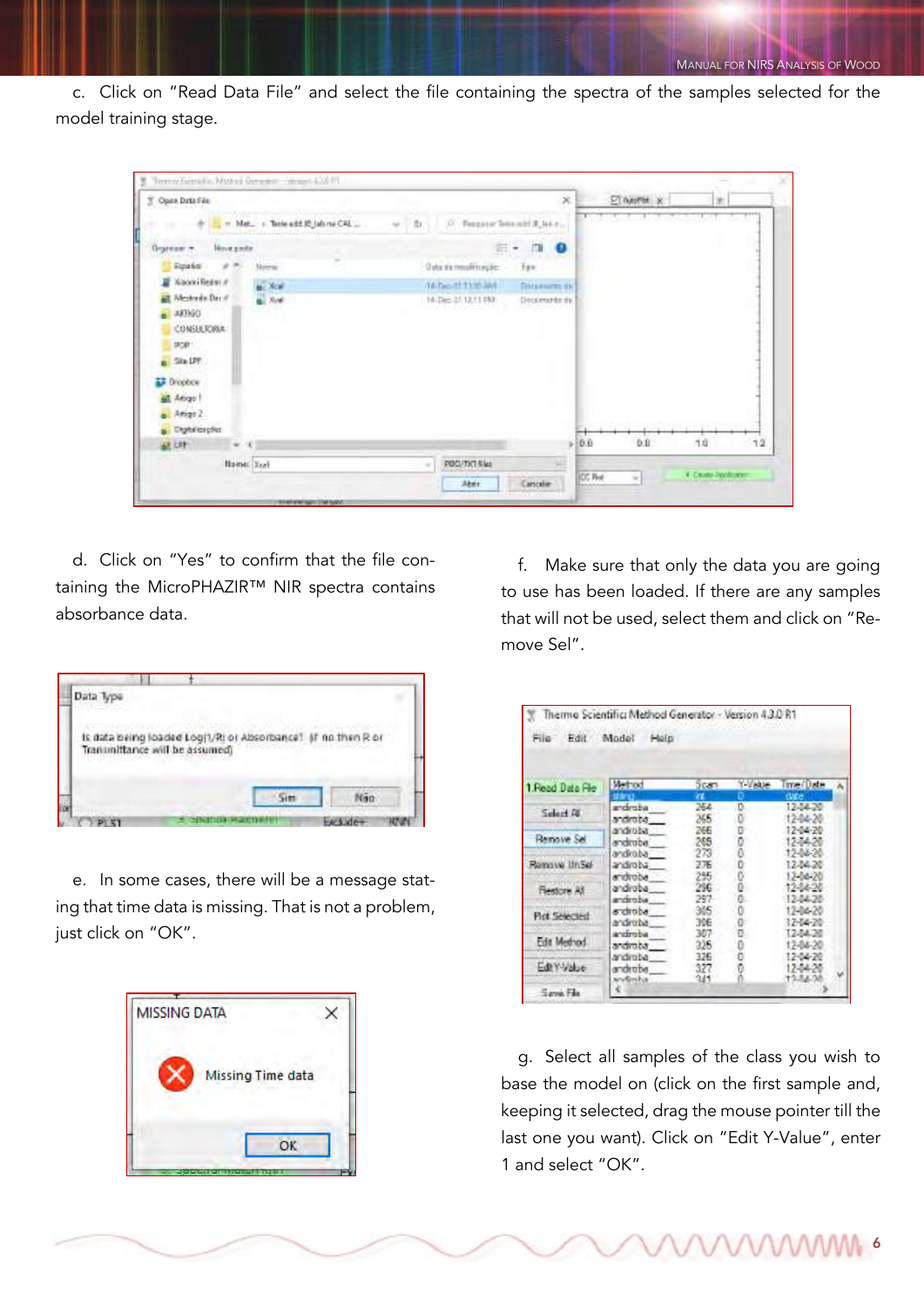| 1 Flead Data Fix | ceda.                                 | 937-4053951<br>339.4407582               | $\lambda$ |                            |           |
|------------------|---------------------------------------|------------------------------------------|-----------|----------------------------|-----------|
| Select All       | œ<br>cadra                            | M1.4920213<br>949.6652730                |           |                            |           |
| Flencye Sel      | cachu<br>tedra.                       | 951.7085866<br>9527518997                |           |                            |           |
| Jenove UnSel     | 600.<br>edra                          | 961 9251 52<br>63.968465                 |           | я.<br><b>B New Y-Value</b> |           |
| Restore All      | <b>GRIDDE</b><br>cudtrino.<br>dedanho | 968 0550 512<br>970.0984043              |           | Enter new Y-Value          |           |
| Plot Selected    | dedirvho<br><b>CEORY O</b>            | 972 1417 173<br>980.3149696              |           |                            | <b>CK</b> |
| Edit Method      | cediring<br>cedevic_                  | 982 3582827<br>984 4015957               |           |                            | Canoclar  |
| EditY-Value      | tedánho<br>tedenho                    | 992 574848<br>994.6181411<br>996 6614743 | u         |                            |           |
| <b>Save Fle</b>  | markinker.<br>黒                       |                                          | 13        |                            |           |

h. Click on "Select All" and all spectra will be plotted on the graph on the side.



i. For the pre-processing section, select the method of analysis (Classify or PLS1) and modify each step as needed. In this example, the chosen method of analysis is PLS1, the first pre-processing step is SNV and the second step is 1st Derivative by S. Golay. In all steps, the wavelength to be analyzed must be specified. In this example, the wavelength range chosen was from 1595 to 2285 nm. For the Savitzky–Golay parameters, values of 1 for "Derivative", 9 for "Smooth Pts" and 2 for "Degree" were chosen. These parameters specify the order of the derivative, the number of points in the smoothing window, and the degree of the polynomial used for smoothing. To process the data, click on "Pre-Process".

|                  | 2. Pre-Process                                      | Classification/Cuantification<br>C Classify 0 PLS1 |
|------------------|-----------------------------------------------------|----------------------------------------------------|
|                  | Pie-Process Selection                               | Wavelength Ranges                                  |
| Step 1           | SNV.<br>w                                           | 1995-2285                                          |
| $5$ keo 2        | S. Golay                                            | 1595-2285                                          |
| 5 <sub>iso</sub> | Skip:                                               | 1595-2285                                          |
| $Since A$        | Skip<br>u                                           | 1595-2295                                          |
| Step 5 Skip      | si l                                                | 1595-2285                                          |
|                  | PCA SM, or PLS Wavlength Range   1595-2285          |                                                    |
|                  | 5. Golay Parameters<br>Denvistive Smooth Pts Degree |                                                    |
| $\top$           | s<br>アニ                                             |                                                    |

**MMMM**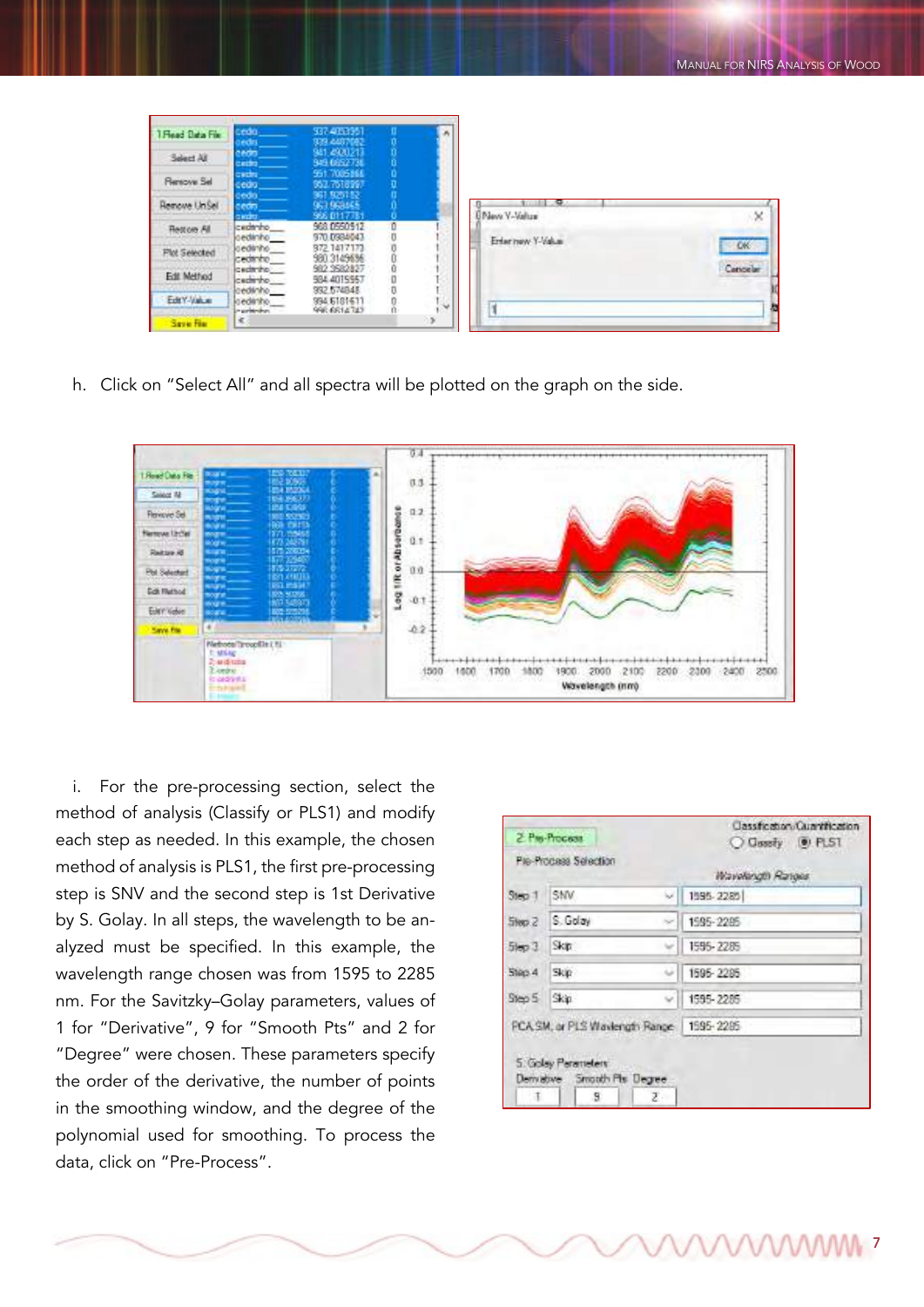j. The pre-processed spectra will be displayed on the graph.

|                                                        |                                                                                                    | Theme Scientific: Method Selecator - Version 4.2.0 RT |                           |                                     |      |                                                   |                                 |              | ×                          |
|--------------------------------------------------------|----------------------------------------------------------------------------------------------------|-------------------------------------------------------|---------------------------|-------------------------------------|------|---------------------------------------------------|---------------------------------|--------------|----------------------------|
| File Edit                                              | Model Help                                                                                         |                                                       |                           |                                     |      |                                                   |                                 | Z Auth X     | v.                         |
|                                                        |                                                                                                    |                                                       |                           | 0.5<br>بمستعبث سال تقييله           |      |                                                   |                                 |              |                            |
| T.Read Data File                                       | nyn.                                                                                               | <b>THE NEW</b>                                        |                           | ti a                                |      |                                                   |                                 |              |                            |
| Swedt All                                              | <b>COLOR</b><br>sono.                                                                              | 1954 152544                                           |                           | $D-$                                |      |                                                   |                                 |              |                            |
| Finneye Sel                                            | <b>Marine</b><br><b>System</b>                                                                     | <b>HERAININ</b><br>1860 502903                        | SW10.0014 Don't Play Deg2 | 0.2                                 |      |                                                   |                                 |              |                            |
| <b>Hercus UnSel</b>                                    | <b>Killin</b><br><b>IN THE</b>                                                                     | 1965156155<br><b>RITE SMARK</b>                       |                           | 0.1                                 |      |                                                   |                                 |              |                            |
| <b>Telepine AB</b>                                     | <b>HEAR</b><br>ago,                                                                                | <b>ISTEMPTED</b><br>1875 220154                       |                           | 0.0                                 |      |                                                   |                                 |              |                            |
| <b>Picc Salerped</b>                                   | <b>DE DO</b><br><b>Bank</b>                                                                        | 1977.226467<br>187507202                              |                           |                                     |      |                                                   |                                 |              |                            |
| <b>Gik Werklaud</b>                                    | <b>DOM:</b><br>tigns,                                                                              | 1981 414003                                           |                           | $-0.1$                              |      |                                                   |                                 |              |                            |
| <b>Editi</b> Value                                     | <b>STAR</b><br><b>ogno</b>                                                                         | <b>LESS MONE</b>                                      |                           | $-0.2$                              |      |                                                   |                                 |              |                            |
| Sens File                                              | Again,<br>٠                                                                                        | 1905 590285<br><b>Little produ</b>                    |                           | $-0.3$                              |      |                                                   |                                 |              |                            |
|                                                        | Matrods UsoupEix [6]:<br>1:sting<br>Zuentheden<br>3 cedes<br><b>Accounting</b><br><b>Shortable</b> |                                                       |                           | $-0.4$<br>0.5<br>1600<br>1500       | 1700 | <br>$-1800$<br>1900                               | 2000<br>2100<br>Wavelength (nm) | 2200<br>2500 | <br>2400<br>2500           |
| 2. Per Process                                         |                                                                                                    | Cashaton Guesthaton                                   | PL'S                      |                                     |      |                                                   |                                 |              | <b>4. Lieutz Androiden</b> |
| <b>Fre-Fracers Saludient</b>                           |                                                                                                    | C) Classes (30 PLS1)                                  |                           | 3. Fedom #1.31.                     |      | Pierre, Predicted in Actual -> C Kastus; (1. 12-) |                                 |              |                            |
|                                                        |                                                                                                    | <b>Machineh Fargin</b>                                |                           | <b>FLS Twaverers</b>                |      |                                                   |                                 |              |                            |
| <b>Tesay</b><br>Dep 1                                  |                                                                                                    | $-14545 - 3265$                                       |                           | Paston [11 (2)                      |      |                                                   |                                 |              |                            |
| 5. Oclay<br>246.2                                      | $+1$                                                                                               | 1995 2285                                             |                           |                                     |      |                                                   |                                 |              |                            |
| 15m<br>Stag 3                                          | SF.                                                                                                | 1506-2265                                             |                           | [-Tadars]                           |      |                                                   |                                 |              |                            |
| Sen I<br>$18 +$                                        |                                                                                                    | 1008-2205                                             |                           | <b>Close Validation</b>             |      |                                                   |                                 |              |                            |
| $3x3$ $5x$                                             | w                                                                                                  | 156-3265                                              |                           | by Method/Dridit<br><b>Flatyoda</b> |      |                                                   |                                 |              |                            |
| PCASIR or FLS Wavergin Range   158-1265                |                                                                                                    |                                                       |                           | ×                                   |      |                                                   |                                 |              |                            |
| S. Gripy Pactriceberg<br>Derivative Shippin Pts Degree |                                                                                                    |                                                       |                           |                                     |      |                                                   |                                 |              |                            |

k. Select the type of cross validation to be used:

• Full (recommended for sets of up to 30 samples and without replicates)

• By Method/Group

• 111222333 (used when having replicates in sequence and cross-validating with sample blocks)

• 123123123 (used for cross-validation with sample blocks without replicates)

And then click on "Perform PLS1".

l. Modify the plotted graph to the "RMSE vs Factors" type and select the smallest number of factors (latent variables) for which the RMSE values start to stabilize. In the example below, the chosen number of factors would be 5. Click on "Create PLS Application".



m. The dialog box for the model parameters will appear. If necessary, change the number of latent variables ("Number of PCs or factors") to the one chosen in the model and the limits ("Range limits") to be between -2 and 3, with an "Outlier" message when outside this range. Click on "OK".

**MAAAM**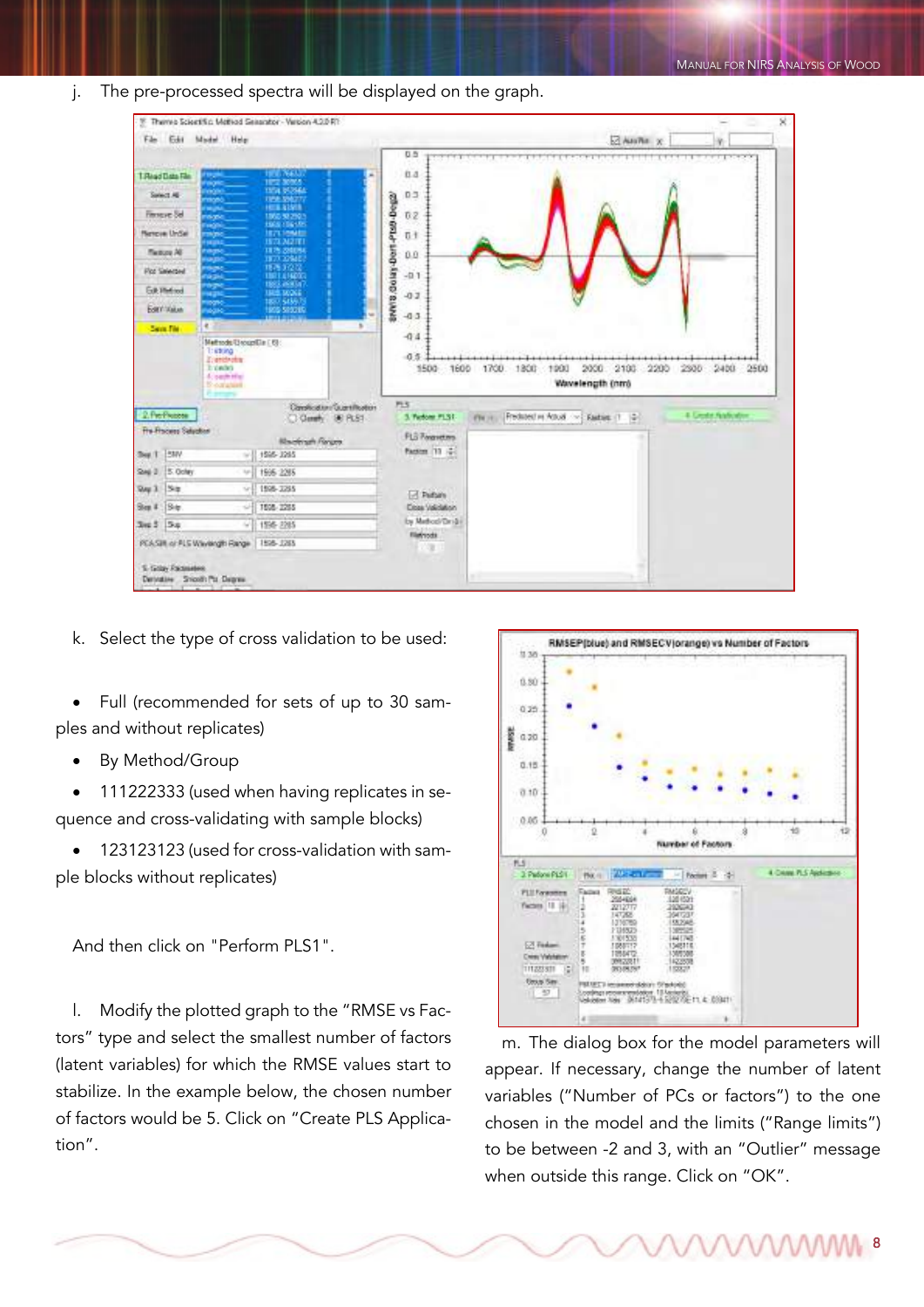| Model Type: PLS                                                                                        |                                                                                                       |
|--------------------------------------------------------------------------------------------------------|-------------------------------------------------------------------------------------------------------|
| Dasa Label at United<br><b>First</b>                                                                   |                                                                                                       |
| Data Fee:                                                                                              |                                                                                                       |
| - C. Law Mexican Assemblance                                                                           | Serah Ho-Davgines                                                                                     |
| -Et have been a grow to perfection and teachers                                                        | Batch (I)                                                                                             |
| 17 Darft Sare Data                                                                                     | Service                                                                                               |
| Background Scientificant: 11 12<br>Tomskin Town Count : 15 12<br><b>Susservil PCs (41A/bes 1)</b><br>星 | Large Wann Ho. Time (ped) 15 - 0<br>u<br><b>Throwy Thomas parts 10</b><br>Names Belgium April (10  2) |
| Mr. Backgraped Power 713<br>181                                                                        | Pits Sonde Forest (2) (2)                                                                             |
| - Fee a Bangrano or Dunge of Sprinters                                                                 | <b>CONTRACTOR</b>                                                                                     |
| <b>PLS Valdators</b><br>H.5 Sector Inhibitor                                                           |                                                                                                       |
| Apply PLS Range Links<br><b><i><u>Ranger London</u></i></b>                                            |                                                                                                       |
| If productions is lasted than a                                                                        | Dullee<br><b><i><u>State depiter</u></i></b>                                                          |

The PLS1 model will perform the data discrimination in two classes. One of them will have a class value of 1 (one) and the other will have a class value of 0 (zero). Therefore, when analyzing unknown samples, the method should find predicted class values close to 1 for class 1 and close to 0 for class 0. In this sense, note that the limits -2 and 3 for outlier are extremely permissive. Depending on the model's fit these values can be reduced at the researcher's discretion (eg: -1.5 and 2.5) to increase the sensitivity of outlier detection.Nomeie seu modelo e clique em "OK".

n. Name your model and click on "OK".

| <b>Application Name</b>               |  | ×        |
|---------------------------------------|--|----------|
| Enter application name (max 90 chars) |  | ОΚ       |
|                                       |  | Cancelar |
| ExemploModelo                         |  |          |

o. Your model has been created and is saved in the location displayed in the system dialog.

| Files successfully saved                                                                                                                                |  |
|---------------------------------------------------------------------------------------------------------------------------------------------------------|--|
| Files have been saved to the<br>'C:\Thermo\Data\Method Generator\Applications\' folder and to the<br>"C:\Thermo\Data\Method Generator\Projects\"folder. |  |
|                                                                                                                                                         |  |

p. In order to use this model in the equipment for the analysis of new samples, it must be transferred to the spectrometer. To do this, connect the spectrometer via USB cable to the computer where the model was created and saved and follow the instructions that will appear on the screen.

q. When the transfer is concluded, select the option "Run" and the desired method/model (as described in item 3a of the manual), which will be in the "Libraries/Methods" section.

r. Once the method has been selected, the spectrometer is ready for the analysis of new samples. The estimated class value is shown on the equipment screen. In order to conclude if the analyzed sample belongs to the discriminated class (CLASS 1) or to another class, the class value must be compared with the discrimination threshold, to be determined in the next section.

9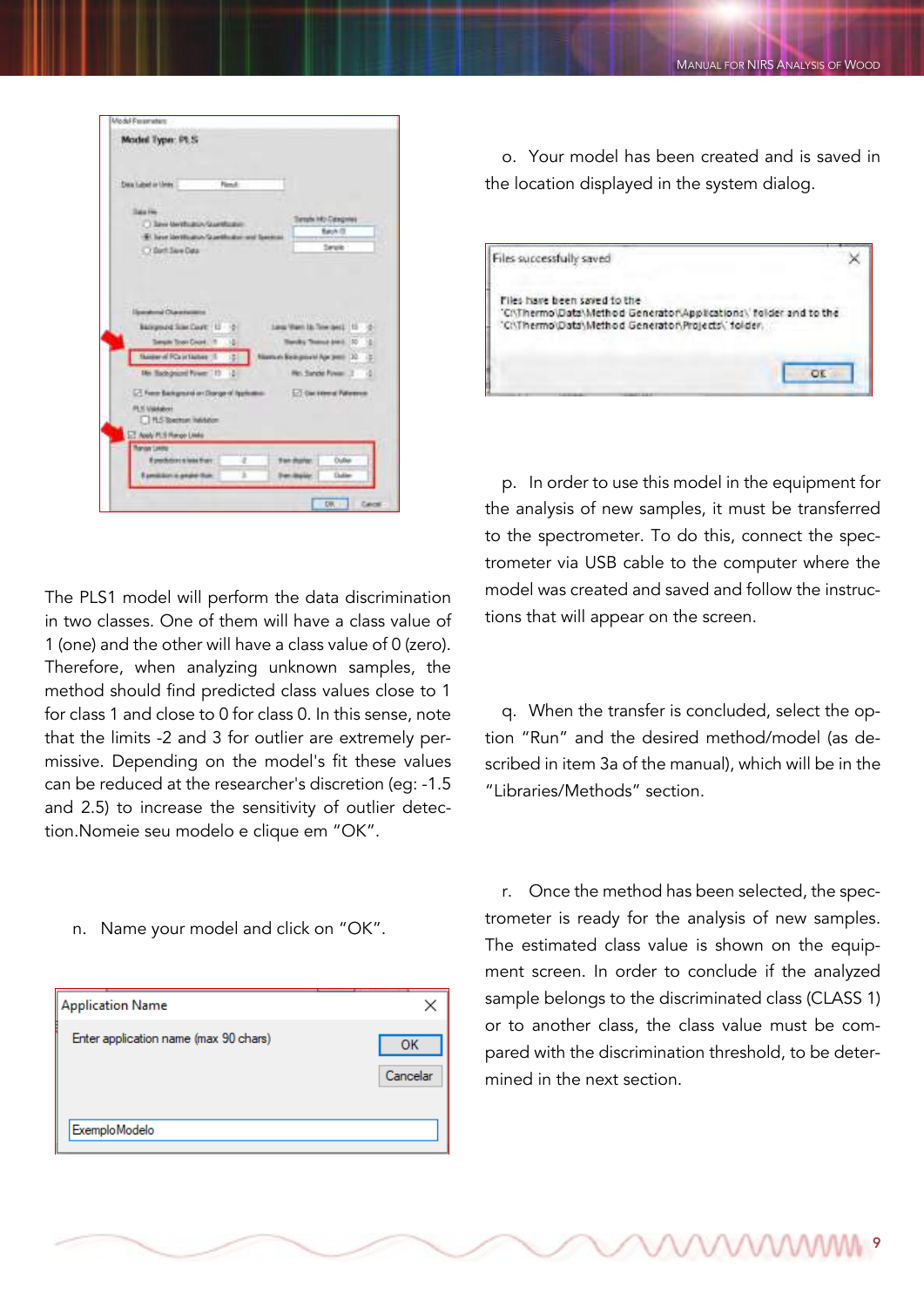10

### 8. DETERMINATION OF THE LIMIT OF DISCRIMINATION AND MODEL VALIDATION

a. Click on "Read Data File" and select again the file that contains the spectra of the samples that were selected for the model training step.

b. Click on "Yes" to confirm that the file containing the MicroPHAZIR™ NIR spectra contains absorbance data. Click on "OK" if the message that time data is missing is displayed.

c. One more time, make sure that only the data you are going to use has been loaded and remove any samples that will not be used by selecting them and clicking on "Remove Sel".

d. Select all samples of the same class used to create the model and change their Y-value to 1 (click on "Edit Y-Value", type 1 and select "OK").

e. Click on "Select All". In the "Model" tab, click on "Model Validation" and select the model file to be used.

|                                   |                                       | Thermo Scientific: Method Generator - Version 4.3.0 R1                                              |                   |                    |                         |
|-----------------------------------|---------------------------------------|-----------------------------------------------------------------------------------------------------|-------------------|--------------------|-------------------------|
|                                   | Edit<br>File                          | Model<br>Help <sup>1</sup>                                                                          |                   |                    |                         |
|                                   |                                       | Model Validation                                                                                    |                   |                    |                         |
|                                   | Read Data Re<br>Select All<br>×       | Refine Wavelengths<br>Run Pre-Propessing Macro<br>Plot CC ValidationMap<br>Enable ADVANCED Modeling |                   | ٠                  |                         |
|                                   | <b>Flemove Sell</b>                   |                                                                                                     |                   |                    |                         |
| Name of Application Tile to open. |                                       |                                                                                                     |                   |                    |                         |
|                                   |                                       | 11 Thermo - Data + Method Generator + Jupitizations                                                 | u<br>a,           |                    | Fectional distinctions: |
| Cagoricar =                       | Neirs exces.                          |                                                                                                     |                   |                    | 日本<br>п                 |
| E Anigo-T                         | Eddards                               |                                                                                                     | This is readingly | Tipic              | Taxican lists           |
| Amgo I.                           |                                       | Every tehnisista 220416151348.poz                                                                   | TRANS-ZE WIE FINT | <b>ANALISE PSE</b> | 38.93                   |
| Digitalizações                    |                                       | Modele Anderste 210922191215.pss.                                                                   | 15-54p-21-7/1LPM  | Argules 755        | 光线                      |
| <b>ALL LPF</b>                    |                                       | Models Cedrinho 210923191300.ppc                                                                    | 12-Sep-317-31 PM  | Articles Rds.      | 31.65                   |
| at Memado Dani                    |                                       | Modelo Cedro 210922183457.pm                                                                        | 12-5ap-21 米TI PM  | Ansales RST.       | 规范                      |
| . Mentado Uniti                   |                                       | Models: Cedro 21092219112% em                                                                       | 22-5m-21-2:11 PM  | Anglery Fill       | SE 450                  |
|                                   |                                       | Models Curativa 210922191410.pm                                                                     | 12-Sep-21 7:34 PM | Analysis RSD       | 32.52                   |
| Cloud Drive                       |                                       | Modele Mogne 219922131525.pm                                                                        | 15-ban-21-ft 0.1M | Artisting PSS      | 111                     |
| CraDive - Fanani                  |                                       | ModeleClassify_21002219241Tass                                                                      | 22-Say-31 T-31 FM | Aria 6x1 PSS       | 491.63                  |
| <b>III Em Comparator</b>          |                                       |                                                                                                     |                   |                    |                         |
| St. Rede                          |                                       |                                                                                                     |                   |                    |                         |
|                                   | Nami: ExemploMedelo, 220419151848.gos |                                                                                                     |                   | por Flee<br>÷      |                         |
|                                   |                                       |                                                                                                     |                   | <b>Akar</b>        | Сиких                   |
|                                   |                                       |                                                                                                     |                   |                    |                         |

f. A new tab with the validation report will pop up. On the "File" tab, click on "Save Details", name the file and save.

|                           | <sup>5</sup> Validation Report                                                                                                                                                   |                                                                              |                                                    |                                                |  | Ð. | × |  |
|---------------------------|----------------------------------------------------------------------------------------------------------------------------------------------------------------------------------|------------------------------------------------------------------------------|----------------------------------------------------|------------------------------------------------|--|----|---|--|
| File: Ford                |                                                                                                                                                                                  |                                                                              |                                                    |                                                |  |    |   |  |
|                           | Sout Surretury                                                                                                                                                                   | Validation Sciences                                                          |                                                    |                                                |  |    |   |  |
|                           | Save Details                                                                                                                                                                     | Therms Data Matched Carporator Applications (Moseple models 100410051004.pss |                                                    |                                                |  |    |   |  |
|                           | C:\Uwers\deni_\Ucupboo\LDT\Roopeto Dalbacqia\Bethod Generator\Testa add IR_lab na UAL a JR_sito na VAl\Drai<br>Sove All<br><b>Print Summers</b><br><b>Print Details</b><br>Exit. |                                                                              |                                                    |                                                |  |    |   |  |
|                           |                                                                                                                                                                                  |                                                                              |                                                    |                                                |  |    |   |  |
|                           |                                                                                                                                                                                  |                                                                              |                                                    |                                                |  |    |   |  |
|                           |                                                                                                                                                                                  |                                                                              | <b>Makington Databr</b>                            |                                                |  |    |   |  |
| DECASEW HART              | Heasta moved, Method                                                                                                                                                             | Askand Value                                                                 | Fundalcheol Value, Encor                           | Second D Second contri-                        |  |    |   |  |
|                           | <i><b>LEARNING</b></i>                                                                                                                                                           |                                                                              | $-$ Talk<br>$-200$                                 | .vising . sea                                  |  |    |   |  |
|                           | andients.                                                                                                                                                                        |                                                                              | $-10011123884$<br>$-013222884$                     | (2) (IDEALS 4 284)                             |  |    |   |  |
| <b>Luis</b><br>384<br>211 | Langitzinka                                                                                                                                                                      |                                                                              | $-1112528888$<br>$-11157864$                       | .3.03E+18   36H                                |  |    |   |  |
| 288<br>265                | LADDLEUDA<br>, andicome.                                                                                                                                                         |                                                                              | $-12313874$<br>$-12273854$<br>1448457<br>. 1001037 | $-12.925 + 16$ 266<br>$-265.$<br>$.2.028 + 16$ |  |    |   |  |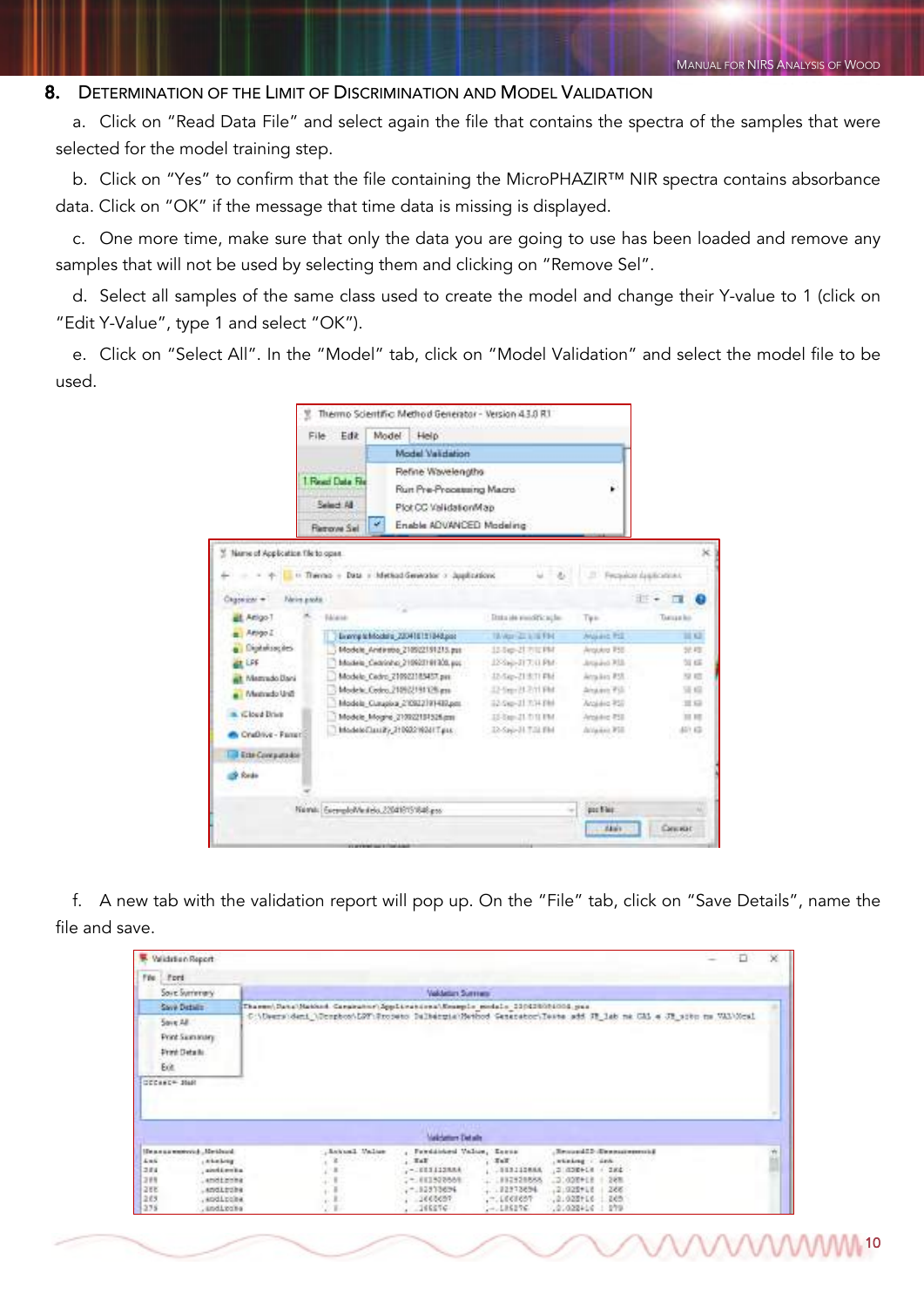The saved file contains the estimated class value result (in this case its wood species) for each spectrum. If this file contained validation samples, the results could be analyzed to check the method's success rate. For this example, this data contains the training samples that will be used to determine the discrimination threshold of the method in the following steps.

g. Open the previously available Excel file named "Training and Validation" and also the one referring to the model validation from the previous topic.

h. Select columns A, B, C and D of the file saved in item "f", referring to model validation, and paste it in the same columns of the "Training" tab of the "Training and Validation" worksheet.

i. In column A ("Measurement"), change the data value to start at 1 and complete the data in that column in numerical order.

j. In column E ("class 1"), paste the data from column D ("Predicted Value") only for samples that have a class value equal to 1, that is, those that contain a value of 1 in column C ("Actual Value ").

k. In column F ("class 0"), paste the data from column D ("Predicted Value") of the other samples, which must contain a value of 0 in column C ("Actual Value").

l. The value of the discrimination threshold will be calculated automatically and will be displayed in cell K1. The formulas for calculating the discrimination threshold are in the cells behind the graph of the estimated class value versus the sample number. The details of these calculations are described in the article Soares et. al. Quim. Nova, 40, 418-426, 2017. doi: https://doi.org/10.21577/0100-4042.20170014.



### 9. ANALYSIS OF A SET OF UNKNOWN SAMPLES

a. In the same way as in the previous topic, click on "Read Data File" and select the file containing the spectra of the samples to be analyzed.

b. Click on "Yes" to confirm that the file containing the MicroPHAZIR™ NIR spectra contains absorbance data. Click on "OK" if the message that time data is missing is displayed.

c. Again, make sure that only the data you are going to use has been loaded and remove any

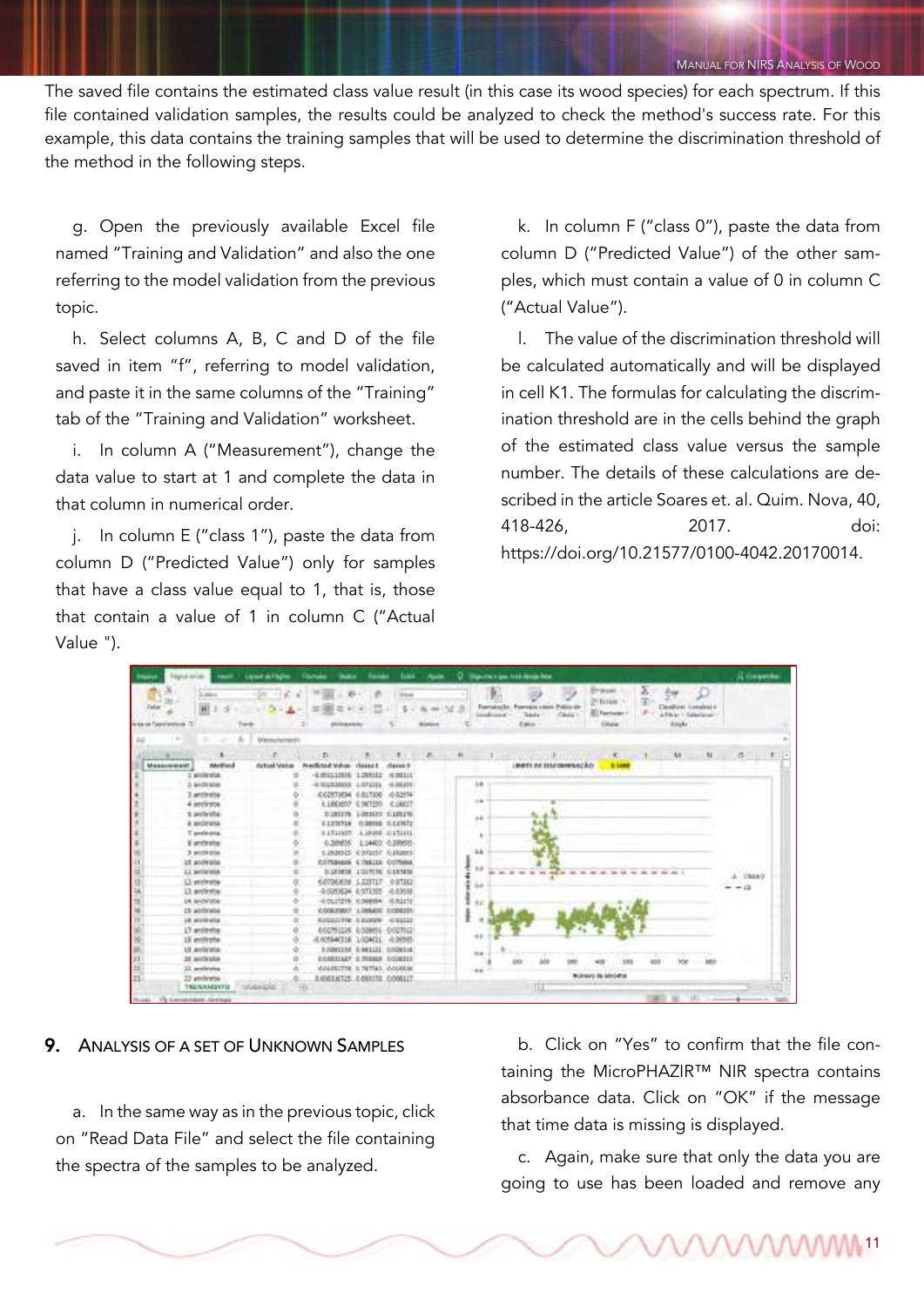samples that will not be used by selecting them and clicking on "Remove Sel".

d. Click on "Select All". In the "Model" tab, click on "Model Validation" and select the model file to be used.

e. On the "File" tab of the validation report window, click on "Save Details", name the file and save it.

f. Select columns A, B and D of the file saved in the previous item. Paste them in the same columns of the "Validation" tab of the "Training and Validation" worksheet.

g. In column A ("Measurement"), modify the data value to start at 1 and run the entire column in order to follow the numerical order.

|                                           |                                  | Leanahilate.<br>Glamatos                                        | <b>Said</b><br><b>Bakka</b>           | <b>Juan</b><br>-      |           | C New York I like Inch Banga Book             |                              |                                                            |                   |                                                    | A crowning          |  |
|-------------------------------------------|----------------------------------|-----------------------------------------------------------------|---------------------------------------|-----------------------|-----------|-----------------------------------------------|------------------------------|------------------------------------------------------------|-------------------|----------------------------------------------------|---------------------|--|
| Talla<br>forker and Tragers' profits sig- | L. Miller<br>£                   | $-200$<br>-<br>Tuesta<br><b><i><u>Manuferrenti</u></i></b>      | <b><i><u>Stationen Artist</u></i></b> | <b>Player</b>         | Tomoksake | <b>Formato close</b><br>Teknik<br><b>Exis</b> | Police on<br>Chris           | <b>EPWANY</b><br>29 ELLAN<br><b>ID Formular</b><br>Eiliata | Σ<br><b>Emplo</b> | <b>Castillan Takeless</b><br>a Elkian - Kalaniansi | .                   |  |
| Winds &                                   | ٠                                |                                                                 | <b>SALES</b> CO.                      | $-10$<br><b>B-100</b> | 工<br>$+$  | <b>LEEVIDOO</b>                               | The Management of the Second | 18                                                         |                   | $_{\rm{H}}$                                        | $M_{11} = 0.05$     |  |
|                                           | Melfand<br><b>Marakovenniert</b> | Pendictural trademic                                            | classe pref                           |                       |           |                                               | UMIT DE INVISIONALE          | <b>DIAMES</b>                                              |                   |                                                    |                     |  |
|                                           | anderdak                         | -LODI LLIANT TRIPVAN VLVEMEN                                    |                                       |                       |           |                                               |                              |                                                            |                   |                                                    |                     |  |
|                                           | 2. Anithi site                   | -LIBRARY DUPLICESS                                              |                                       | 1.6                   |           |                                               |                              |                                                            |                   |                                                    |                     |  |
|                                           | 3 antinoba<br>4 security         | OXIDITARIA DURING CLASSES<br><b>0.1000/037 DIAPPAG CLICAGES</b> |                                       |                       |           |                                               |                              |                                                            |                   |                                                    |                     |  |
|                                           | 1 androlar                       | <b>REMAN DUTATIONS</b>                                          |                                       | 18                    |           |                                               |                              |                                                            |                   |                                                    |                     |  |
|                                           | A sedmine                        | 11.1116740.13UPMAILCLk1335                                      |                                       | 12                    |           |                                               |                              |                                                            |                   |                                                    |                     |  |
|                                           | T andersia                       | A DO SET OUTBAL FLATER                                          |                                       |                       |           |                                               |                              |                                                            |                   |                                                    |                     |  |
|                                           | If amchiphy                      | <b>IL2006RS DUTING CLASSES</b>                                  |                                       | 1.8                   |           |                                               |                              |                                                            |                   |                                                    |                     |  |
|                                           | 3 wide you                       | 6.000003-DUNAS-CLASSES                                          |                                       | 光度                    |           |                                               |                              |                                                            |                   |                                                    |                     |  |
|                                           | 12 andwaria                      | O STRINGER DUPPAT CLYSTER                                       |                                       | į                     |           |                                               |                              |                                                            |                   |                                                    |                     |  |
|                                           | 13 antisyste                     | 8.007MB TSPPALITATION                                           |                                       | 9.6                   |           |                                               |                              |                                                            |                   |                                                    |                     |  |
|                                           | Li sedeste                       | 0.8726206-007566-2345521                                        |                                       | 곡                     |           |                                               |                              |                                                            |                   | $= 80$                                             |                     |  |
|                                           | 13 archivical                    | -RADIOBLIA DIATRAS CLASSES                                      |                                       | <b>B.R</b>            |           |                                               |                              |                                                            |                   |                                                    | AMOUTREE AN HERMONE |  |
|                                           | 14 sederate                      | HEREA POPP, ENVIRONMENTAL AUTORITY                              |                                       | 1<br>88               |           |                                               |                              |                                                            |                   |                                                    |                     |  |
|                                           | 15 policietas                    | ULLINGEDIART TREPPARTITILATIONS                                 |                                       |                       |           |                                               |                              |                                                            |                   |                                                    |                     |  |
|                                           | 14 ministella                    | O SIIII SH DUWA CLIIBA                                          |                                       | 16.8                  |           |                                               |                              |                                                            |                   |                                                    |                     |  |
|                                           | LT-andiestos                     | 0.83791236 DUTRAS CLASSES                                       |                                       |                       |           |                                               |                              |                                                            |                   |                                                    |                     |  |
|                                           | Il secordo                       | -0.005045336 ISURFACIOLESSES                                    |                                       | $-0.2$                |           |                                               |                              |                                                            |                   |                                                    |                     |  |
|                                           | 15 andarata                      | - 5 ISBN 017 DOMAIL CLASSES                                     |                                       | 10.4                  |           |                                               |                              |                                                            |                   |                                                    |                     |  |
|                                           | 28 acclesive                     | O SERVICE REPAIR TENNIS                                         |                                       |                       |           |                                               | kild.<br>4,144               | AG6                                                        |                   |                                                    |                     |  |
|                                           | 23 and/states                    | WASHIZITE WITHAUTU MADE                                         |                                       | $-44$                 |           |                                               |                              |                                                            |                   |                                                    |                     |  |
|                                           | 22 andretis                      | 4-NATURAL DUTING CLASSES                                        |                                       |                       |           | Ningo da morta                                |                              |                                                            |                   |                                                    |                     |  |
|                                           | TWI/MHIBSO                       | <b>WAUZALAD</b><br><b>CONTRACTOR</b>                            |                                       |                       |           | रता                                           |                              |                                                            |                   |                                                    |                     |  |
|                                           | <b>HASKING COMPANY</b>           |                                                                 |                                       |                       |           |                                               |                              |                                                            |                   |                                                    |                     |  |

h. Column D ("class pred") will determine whether or not the sample belongs to the species specified in the model. The result can also be seen in the graph. Samples above the discrimination threshold (red line) are considered as belonging to the species for which the model was trained to discriminate (being identified as BELONGING TO CLASS 1). The samples below the red line are considered as not belonging (OTHER CLASSES).

| 155 andiroba | 0.02358842 OUTRAS CLASSES             |
|--------------|---------------------------------------|
| 156 andiroba | 0.007947981 OUTRAS CLASSES            |
| 157 andiroba | 0.02666053 CUTRAS CLASSES             |
| 158 andiroba | 0.03839278 CUTRAS CLASSES             |
| 159 andiroba | 0.00357912 CLITRAS ELASSES            |
| 160 padro    | 1.259322 PERTENCENTE A CLASSE 1       |
| 161 bedro    | 1.071521 PERTENCENTE A CLASSE 1       |
| 162 period   | 0.8173075 PERTENCENTE A CLASSE 1      |
| 163 ceriro   | 0.987299 PERTENCENTE À CLASSE 1       |
| 164 cedro    | <b>LO03839 PERTENCENTE A CLASSE I</b> |







12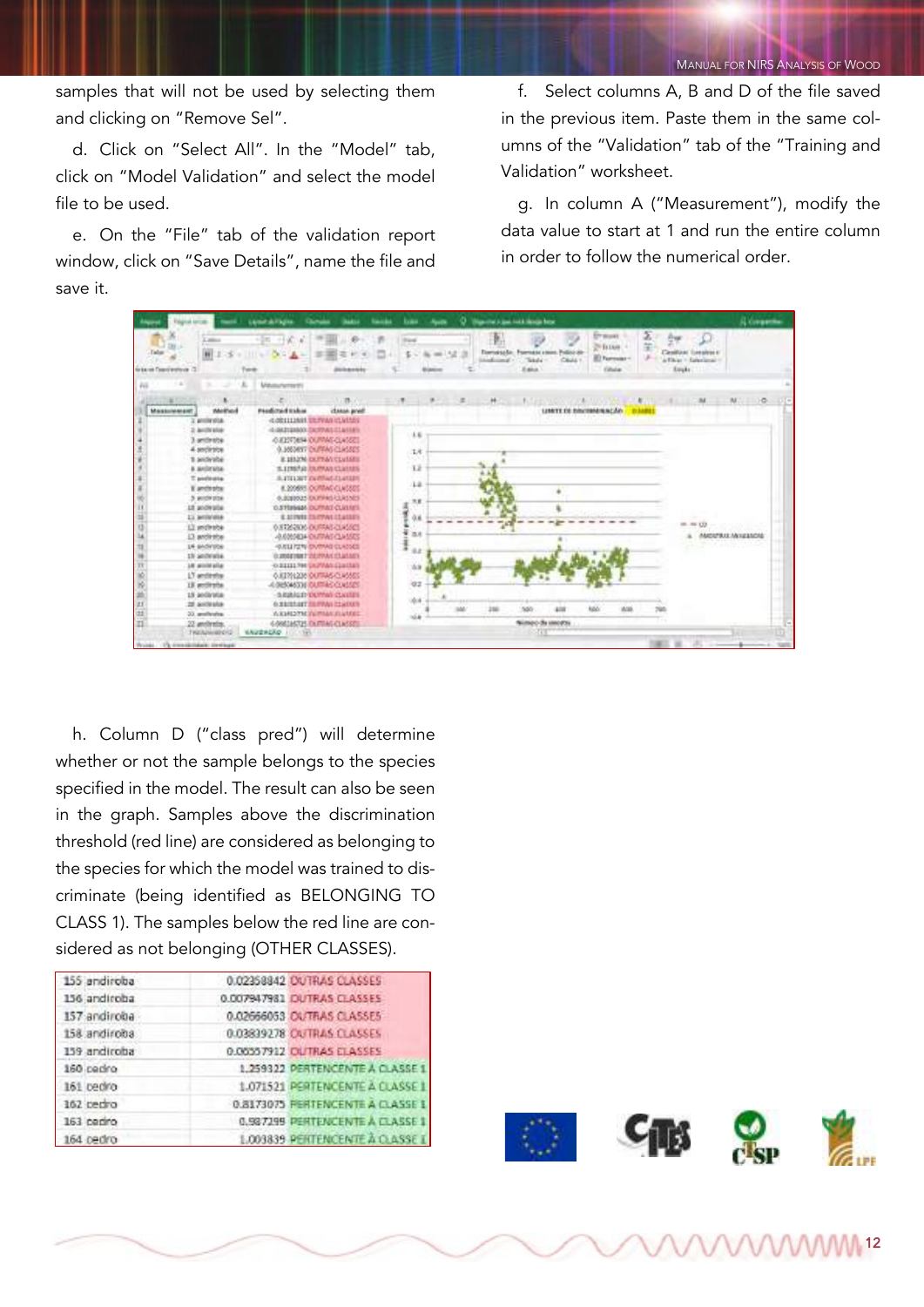# EQUIPMENT: PORTABLE MICROPHAZIR™ RX ANALYZER AND ACCESSORY FOR LIQUID SAMPLES FROM THERMOFISHER SCIENTIFIC™.

Lílian R Braga, Calebe S Velasco, Tereza C M Pastore, Jez W B Braga Project: Translation: Tereza C M Pastore

Rapid-Field Identification of *Dalbergia* Woods and Rosewood Oil by NIRS Technology

PROCEDURE FOR NIRS ESSENTIAL OIL ANALYSIS

## 1. ASSEMBLY OF THE INSTRUMENT

1.a. A special accessory connected to the Micro PHAZIR handheld device is necessary to acquire a near-infrared spectrum of a liquid sample, as illustrated in figure 1.

**1.b.** The accessory supports the vial that will contain the essential oil (EO) sample. It is also manufactured and marketed by ThermoFisher Scientific™.



Figure 1 - Accessory of the MicroPHAZIR portable instrument for liquid analysis.

**1.c.** The accessory will be correctly seated in the MicroPHAZIR when the right and left looks double click.

Figure 2 - Attaching the accessory to the MicroPHAZIR.



Figure 3 - Example of a 250 µL glass vial, available from ThermoFisher Scientific™.

**1.d.** Place the instrument in a stable horizontal position for reading the liquid sample, and use support if needed. Then carefully insert the vial with the sample into the compartment.



Figure 4 - Correct positioning of the vial in the accessory compartment.

# 2. PREPARATION OF EQUIPMENT FOR SAMPLE ANAL-YSIS

The analysis is done directly with the oil obtained, without the need for any previous sample preparation. It is necessary to use only an aliquot of ~1 mL of EO for triplicate analysis. To read the sample, initially turn on the equipment, and follow the same procedures described in items 1 to 3 in the SOP for Wood Analysis. Briefly presented below:

2.a. Turn on the Equipment

- Press the On/Off button **ψ**.
- Press the trigger to start the equipment.

2.b. Internal Calibration of the Equipment

- § Go to "Self Test" and press "Select".
- Select the "Start Scan" option and wait for the device lamp to warm up and perform the test.
- The "Pass" message should be displayed. If the message is "Fail," check the device's battery level.
- Select the option "Return to Main Screen".

*MAAAAAM*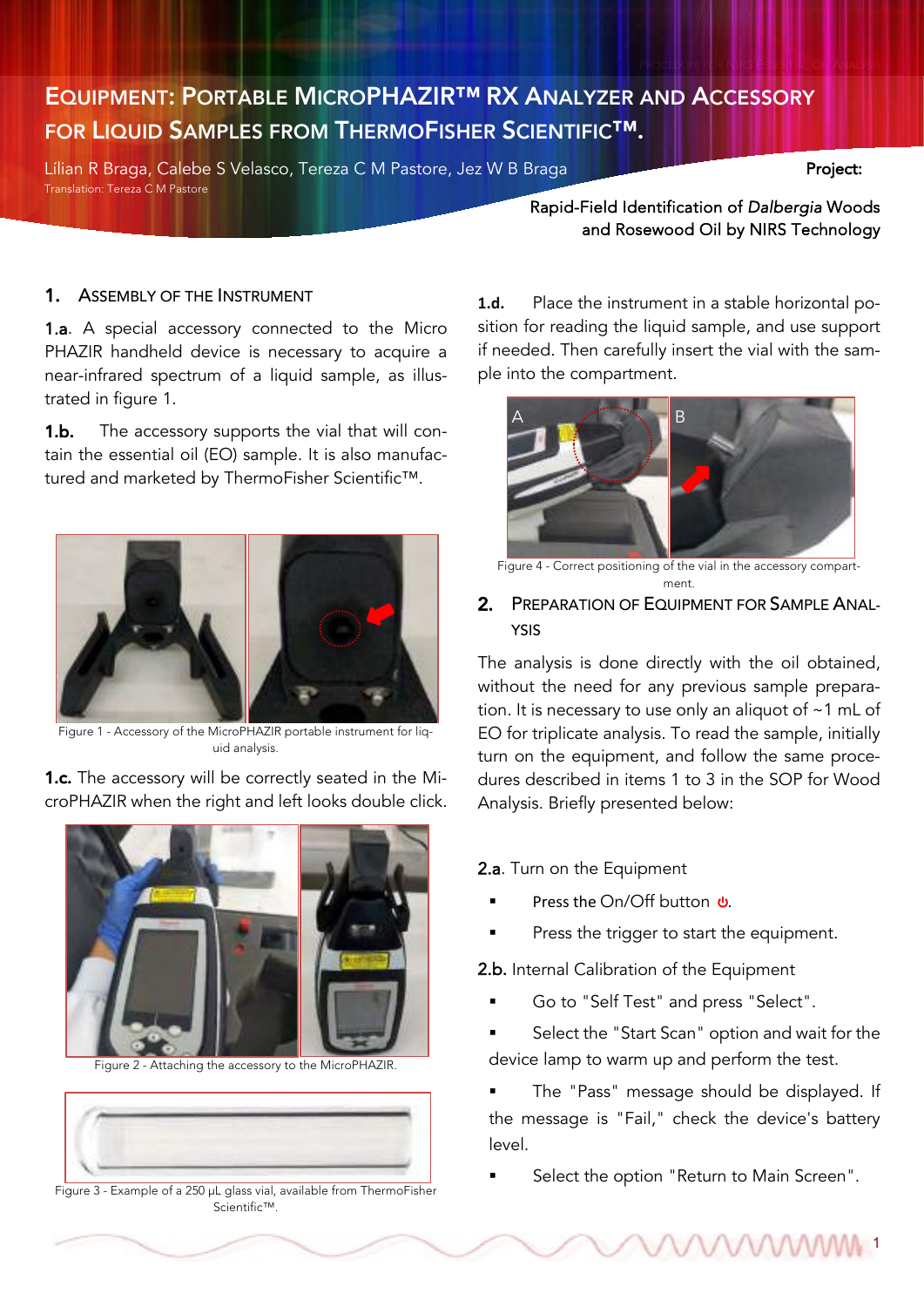#### 2.c. Selection of the Method and Batch

- § From the start menu, select the "Tools" option and then the "Acquire Signatures" option.
- § Click on the "Method" option and select a method already saved in the equipment or create a new one in "New".
- Do the same to select a batch using the "Batch" option.
- To start the spectra acquisition, select the option "Continue to Start Run".

### 2.d. Care in Sample Preparation

- **•** Carefully add an aliquot of the essential oil to the vial with a micropipette, touching the tip to the vial walls and slowly draining the oil.
- § Check the presence of air bubbles in the sample to be analyzed and eliminate them by gently tapping the walls of the flask.

§ Clean the outside of the vial with a paper towel.

Position the vial in the accessory compartment as illustrated in Figure 6.



Figure 5 - Addition of the oil in the vial with a micropipette.



Figure 6 - Correct positioning of the vial in the accessory compartment.

## 3. AQUISIÇÃO DOS ESPECTROS

- After carefully inserting the vial containing the oil into the accessory, press "Select" or pull the trigger of the equipment.
- The device automatically starts the procedure to obtain the "background" spectrum. Then the spectrum of the first replicate will be acquired.

Figure 7 shows a rosewood oil spectrum. Check if it is similar to the acquired one. Then, press "Select" to move on to the subsequent measurement. Otherwise, select "Esc" and repeat reading.

2

PROCEDURE FOR NIRS ESSENTIAL OIL ANALYSIS